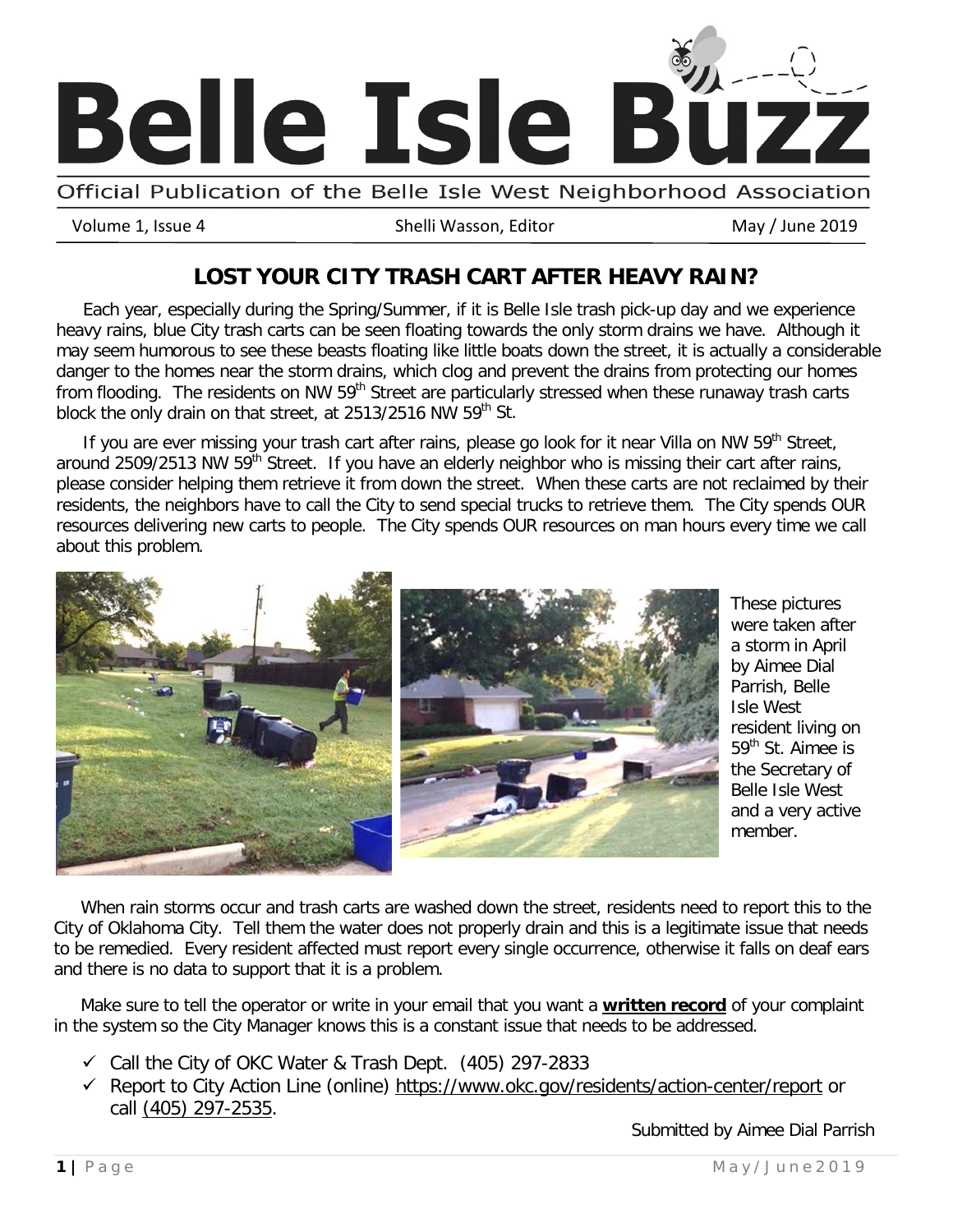## **Officers and**

### **Committee Chairs**

PRESIDENT – Greg Hall [55thpl@sbcglobal.net](mailto:55thpl@sbcglobal.net)

PRESIDENT-ELECT – David Patterson [dgpat@cox.net](mailto:dgpat@cox.net)

SECRETARY – Aimee Dial Parrish [aimeedialparrish@coxinet.net](mailto:aimeedialparrish@coxinet.net)

TREASURER – Lynn Garman [lynn@garman.com;](mailto:lynn@garman.com) Cathie Shaw

SERGEANT-AT-ARMS – David Campbell [Dcamp20000@aol.com](mailto:Dcamp20000@aol.com)

NEWSLETTER EDITOR – Shelli Wasson [Wasson@ionet.net](mailto:Wasson@ionet.net) (405) 250-6462

NEWSLETTER STAFF – Lynn Garman Earlene Parr Aimee Dial Parrish Ann Warzyn

## **Meet Your Neighbor**

We welcome **Eunice Khoury** to Belle Isle West Neighborhood. She is originally from Arkansas, and is a known radio personality on KTOK's "Well Preserved Radio Show" every Saturday at 9 am. She has hosted this program every week for the past 17 years offering information to seniors on health and retirement options. This is the longest running radio show that is focused on seniors in the state of Oklahoma.

Eunice is a licensed independent insurance agent since 1989, specializing in long term care, Medicare, and retirement planning - for information, go to [www.WellPreserved.info.](https://protect-us.mimecast.com/s/LhDuCADWnWCNA4mEcGWhsm?domain=wellpreserved.info) She and her assistant, son Patrick, are involved in multiple community aging activities. She has hosted "Senior Day" at Crossings Community Church and Area Wide Aging Agency, RSVP, raising thousands of dollars for age-related organizations.

Eunice had her office at the nearby Oil Center Building for 12 years before moving to her present location, 4800 N. May, (405) 848-5790 the past 15 years. She is knowledgeable and available to assist in problem solving at the local, state, and federal level.

Her next big event is the returning patriotic themed "Longest Day" on Friday, June 21st, a fundraiser for Alzheimer's Disease. This will take place at 4800 N. May with a mini children's carnival and Coit's hot dog stand. We encourage our neighborhood to support this worthy cause. Eunice has already joined our Neighborhood Association and agreed to be a Street Director for Ross Ave. Thank You! Submitted by Ann Warzyn

**The Belle Isle Library is a part of the Metropolitan Library System**

5501 N. Villa Ave., Tel. (405) 843-9601



On June 1<sup>st</sup>, the Metropolitan Library System launched its Summer Reading Program! Adult and children can participate in this program to earn free prizes. Prizes include books, a canvas tote bag, a key chain, and fine waivers! You can sign up by coming into the library or going to metrolibrary.org/summerschool. This is a wonderful opportunity to keep children reading over the summer.

#### Upcoming programs include:

- Neighborhood Arts: A weekly series of family-friendly musical performances. Every Wed. through July at 2:00 PM.
- Lego Party: June  $28<sup>th</sup>$  at 2:00 PM.
- Wild About Science: A program for teens presented by the Okla. Science Museum, July 15<sup>th</sup> at 2:00 PM.

Snakes in the Library: A program presented by the Oklahoma Herpetological Society, July 30<sup>th</sup> at 2 PM. Check out metrolibrary.org/events to learn about other program at Belle Isle Library and throughout the library system.

Remodel: We anticipate moving to a temporary location in December. The location is to be determined at a future date. The submitted by Earline Parr and the Submitted by Earline Parr and Submitted by Earline Parr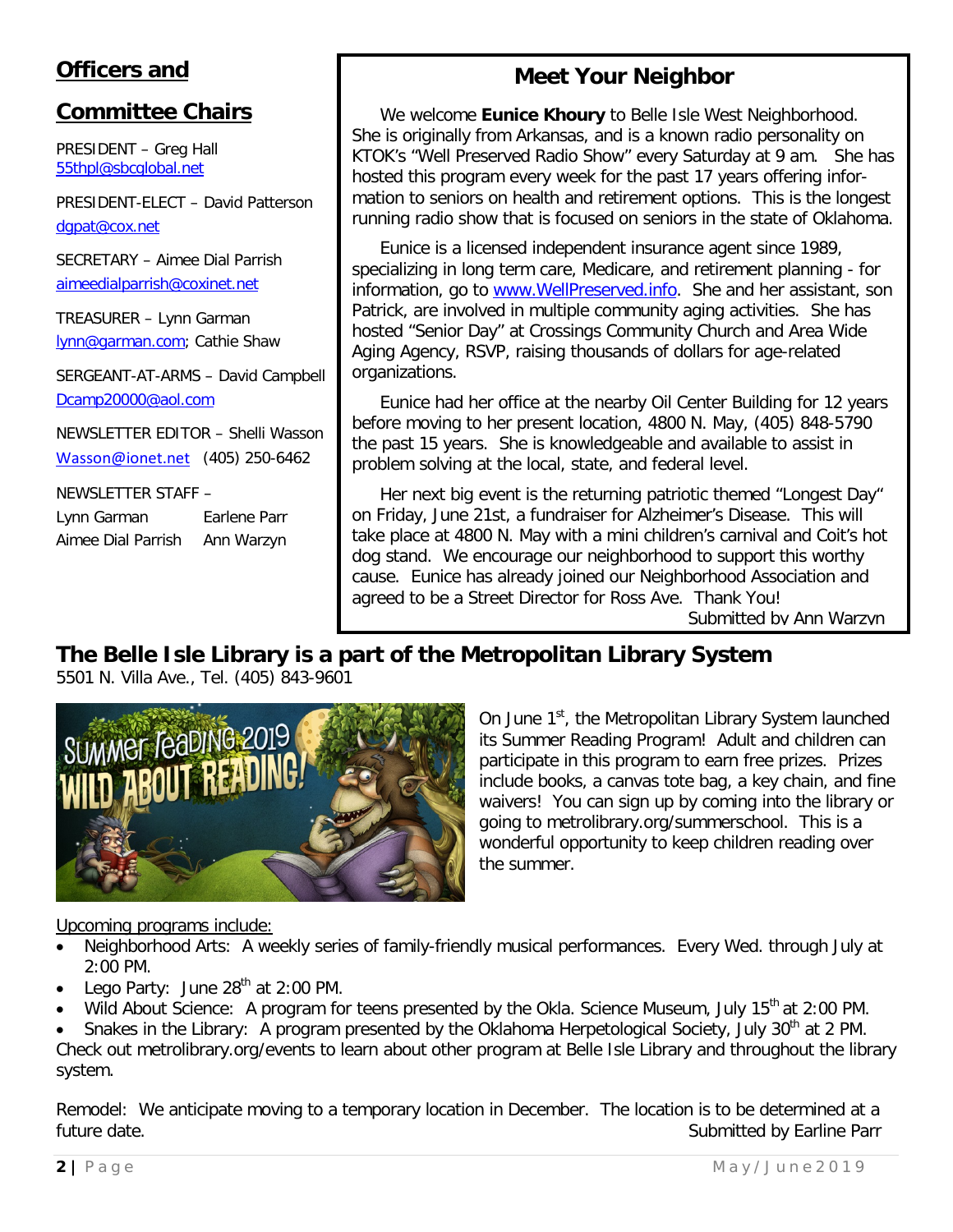| Mail dues to:                                                                | 2019 Belle Isle West                                                             |
|------------------------------------------------------------------------------|----------------------------------------------------------------------------------|
| <b>Belle Isle West NA</b><br>5030 N. May, Box 118<br>Oklahoma City, OK 73112 | Neighborhood Association Dues<br>Name<br>Address<br>Phones $(s)$                 |
|                                                                              | Email                                                                            |
|                                                                              | Annual dues are \$35.00 per household.                                           |
| vul canceled check is                                                        | Thank<br>You!<br>(Make checks to BIW Neighborhood Assn.)<br>S<br>I have enclosed |

### **MANY THANKS FOR YOUR DONATIONS!**

 Several people add a little (or a lot) to their dues check eac**h year to help fund projects in our voluntary neighborhood association. We'd like to send out a B**IG thank you to the following generous neighbors who contributed a total of \$300 over and above their \$35.00 yearly dues:

| Christie Baker          | <b>Brett Marchbanks</b> |
|-------------------------|-------------------------|
| Cherokee Clark          | John McCormick          |
| Cathy & Melvin Fitzhugh | Lynn Quimby             |
| James Hicks             | Tommy & Linda Richa     |
| Mary James              | Pat & Joe Rom           |
| J.J. Jones              | Mary Lou Scheller       |

Debbie South Carlene Steele Cory Turner ardson Tanya Turner Margaret Vallion

 This time of year brings to mind another item that you might be wondering about. People ask us if our membership dues are tax deductible since Belle Isle West Neighborhood Association holds a 501(C)(3) designation with the IRS.

 Because our organization is educational, social, intended to improve our neighborhood and because you receive no goods or actual services from the association, your dues and any amount you choose to donate are tax deductible.

Please consult your tax expert if you have further questions.

 If we've failed to list anyone who donated an amount over your dues, please let us know and we'll recognize you in the next newsletter. Thanks!

# **SAVE THE DATE!!**

# **21st Annual Belle Isle West Garage Sale Weekend**

## **Friday & Saturday, October 4-5, 2019**

 Neighbors, start cleaning out your closets, cabinets and garages. Just one drawer a day will do it if you start now! Simplify your lives and get rid of clutter. Don't all the self-improvement magazines tell you to do that? Arrange all that stuff you don't need in your nice clean garage and have a garage sale! You'll get more information in the next issue of *The Buzz*. Submitted by Lynn Garman